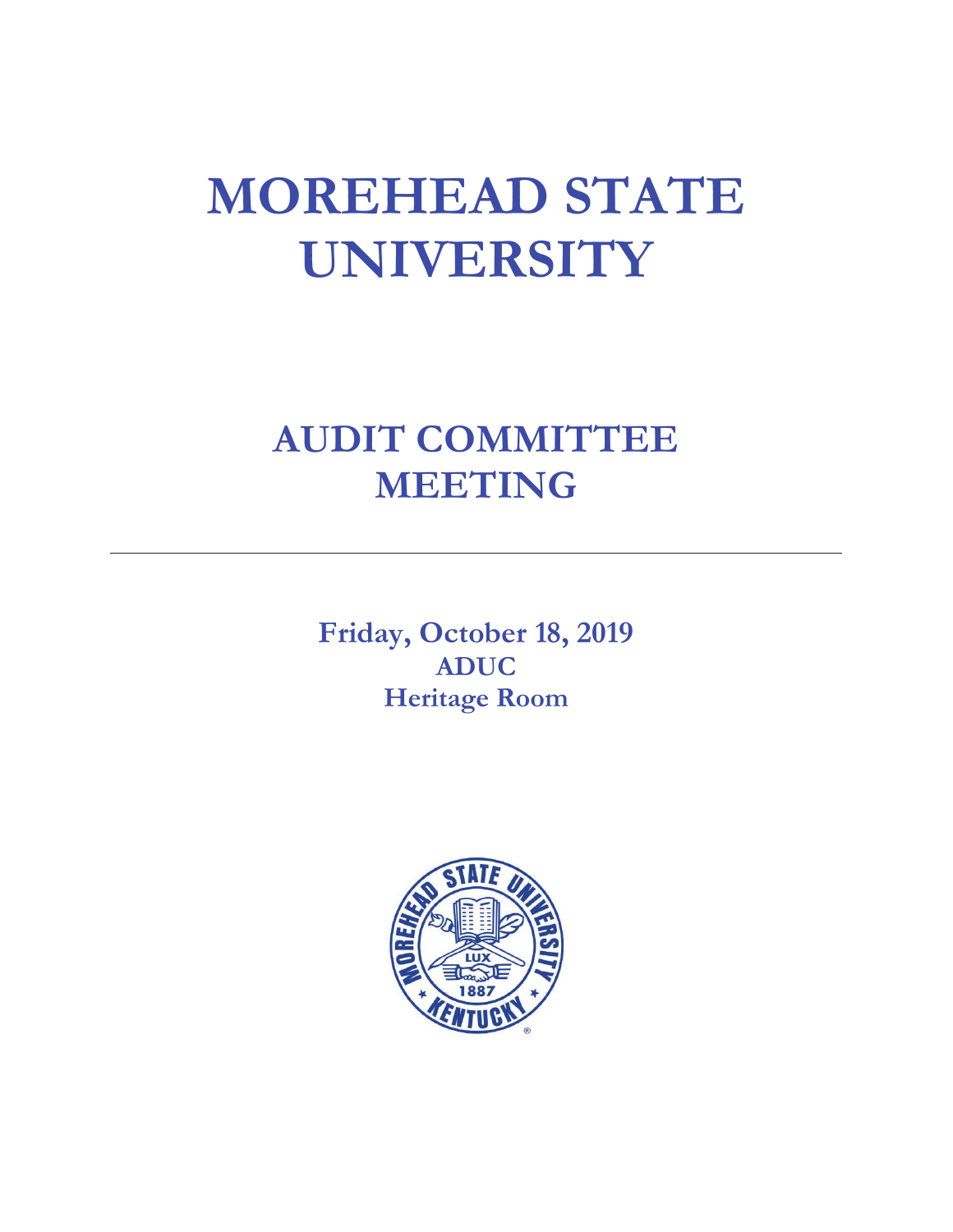### **MOREHEAD STATE UNIVERSITY**

# **BOARD OF REGENTS AUDIT COMMITTEE**

# **October 18, 2019 12:30 p.m.**

# **Committee Members: Audit Committee Chair, Wayne Martin Kathy Walker Eric Howard Sanford Holbrook**

# **AGENDA**

- I. CALL TO ORDER
- II. ROLL CALL
- III. APPROVE MINUTES OF JUNE 6, 2019 MEETING

## IV. RECOMMENDATIONS AND REPORTS

- A. Accept 2018-2019 Audit Report
- B. Report on Status of Internal Audits
- V. ADJOURNMENT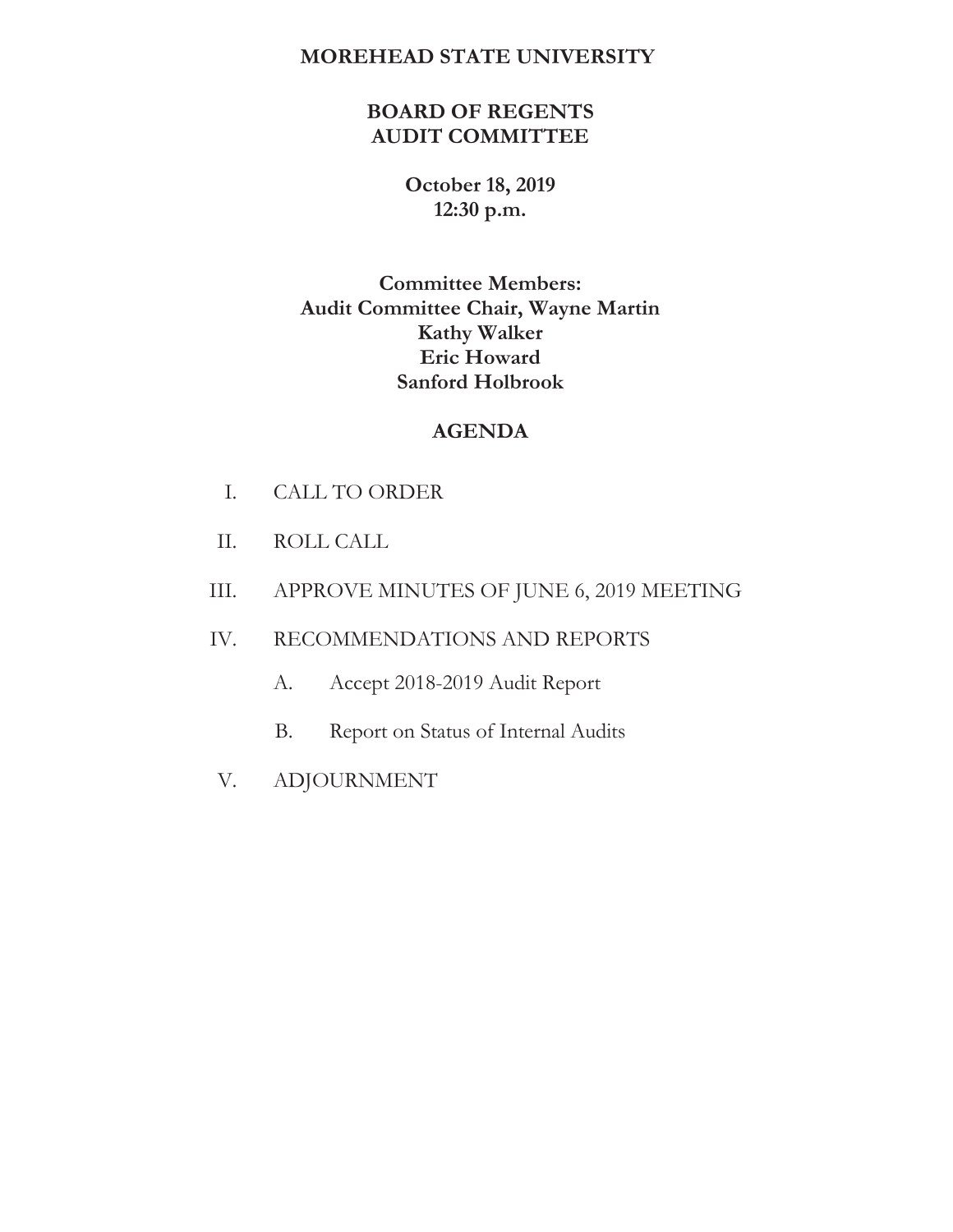# **BOARD OF REGENTS AUDIT COMMITTEE MEETING MINUTES Thursday, June 6, 2019**

The Audit Committee met at 9:00 a.m. on Thursday, June 6, 2019, in Room 329 of the Adron Doran University Center (ADUC), in Morehead, Kentucky. Audit Committee Chair Wayne Martin presided.

The following Audit Committee Members were present:

Wayne Martin, Audit Committee Chair & Board of Regents Vice Chair Kathy Walker, Board of Regents Chair Eric Howard Pat Price

Also in attendance were Regents Sanford Holbrook and Craig Dennis. Administrative staff members present included President Jay Morgan, Jacqueline Graves, Staff Liaison to the Board of Regents, Caroline Atkins, Diversity Officer and Assistant to the President for Strategic Initiatives, Teresa Lindgren, Chief Financial Officer, Joe Hunsucker, Internal Auditor, Jeremy Withrow, Assistant Director of Accounting and Financial Services, Jami Hornbuckle, Assistant Vice President for Communications and Marketing, and LeeAnn Akers with Morehead Public Radio.

Mr. Holbrook moved to approve the minutes of the October 19, 2018 Committee Meeting as distributed. Ms. Walker seconded the motion and the motion carried unanimously.

RECOMMENDATION: That the Audit Committee approve the audit price and the extension of the auditing services contract with Dean Dorton Allen Ford, PLLC in Lexington to conduct the required annual audits for Morehead State University for the fiscal year that will end on June 30, 2019. *(Approve Reappointment of Auditing Firm and Price attached to these minutes).*

Mr. Withrow stated that KRS 164A.570 requires an annual audit be conducted for all universities in the state system. The Bylaws of the Board of Regents provide that the Audit Committee review, evaluate, and recommend to the full Board, an accounting firm to conduct the University's required annual audits. State statutes specify that the auditing firm must be selected through a request for proposal process, and that a personal services contract be issued to engage the firm. Mr. Withrow stated that the University contracted with Dean Dorton Allen Ford, PLLC for 2017-2018 fiscal year, whose services were satisfactory and in compliance with the terms of the contract. It was recommended that the contract for services be extended for the 2019-2020 fiscal year, for a fee not to exceed \$92,300.00.

MOTION: Mr. Howard moved that the Committee approve retention of the auditing firm and price. The motion was seconded by Mr. Price and carried unanimously.

RECOMMENDATION: That the Audit Committee approve the minimum scope of the University's audit for the year ending June 30, 2019. *(Minimum Scope of the Annual Audit attached to these minutes).*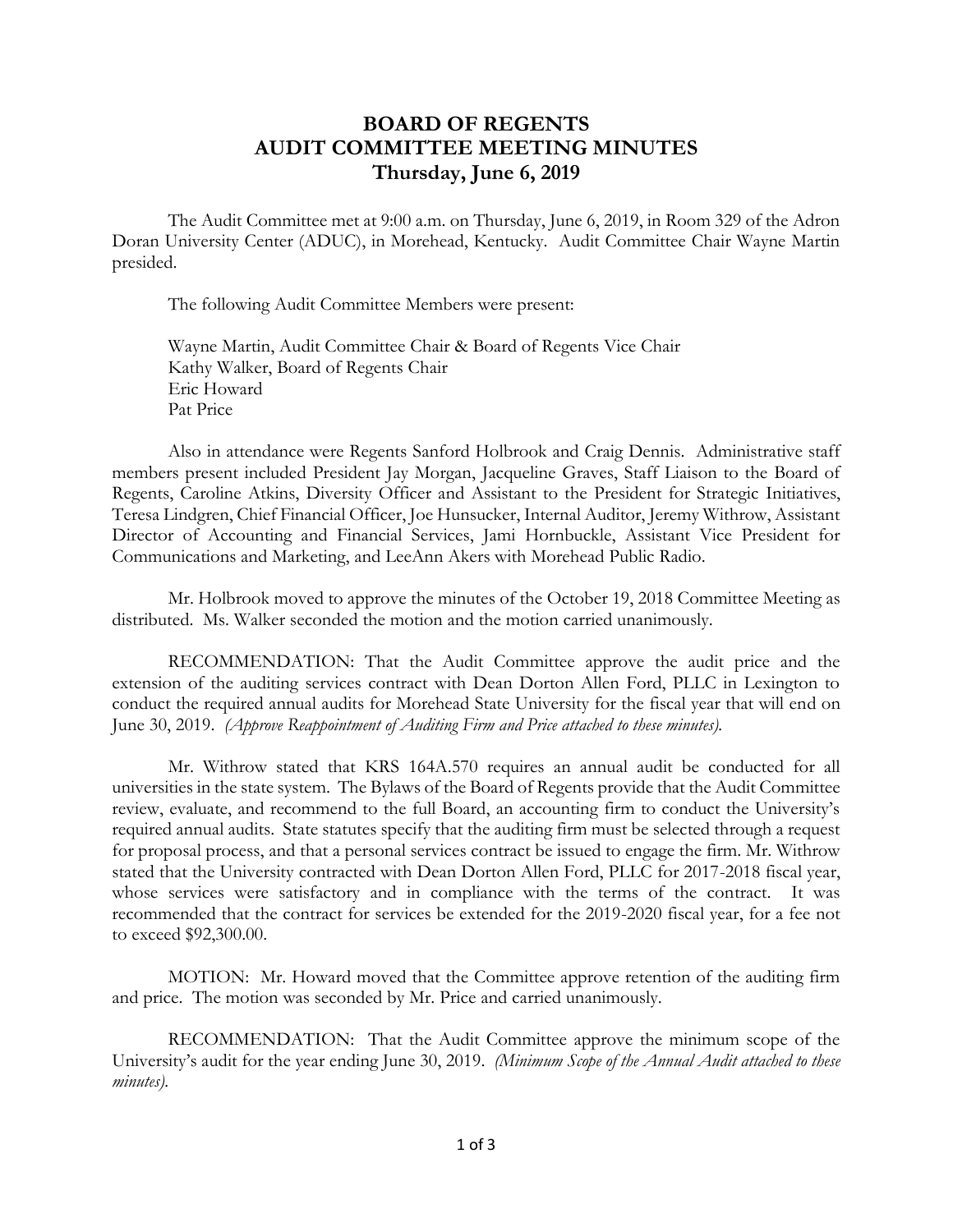Joe Hunsucker, Internal Auditor, explained that the University receives a yearly list from the Kentucky Auditor of Public Accounts regarding areas in the general purpose financial statements which must be audited and any other audit requirements by funding agencies. He briefly discussed the specific accounts and noted that the audit report is due to the state by October 4, 2019.

MOTION: Mr. Howard moved that the Committee approve the minimum scope of the University's audit. The motion was seconded by Ms. Walker and carried unanimously.

Mr. Hunsucker reported on current, completed, and planned projects. *(See complete Internal Auditor's Report attached to these minutes).*

#### **CURRENT/COMPLETED PROJECTS**

#### **Travel Reimbursement**

Mr. Hunsucker reviewed 1,334 travel transactions, including 383 payment voucher reimbursements, 829 purchasing cards, and 122 payments from the Travel Coordinator. He noted four instances in which the Travel Expense Voucher was mathematically incorrect, primarily due to addition or transposition errors made when completing the form. These errors caused overpayments to travelers totaling \$180.36, which were reimbursed to the University. No other significant issues of noncompliance were noted. Mr. Hunsucker noted that the results of this audit were improved from prior audits. He presented these findings to the President's Senior Leadership team, along with his opinion that the University could save money by encouraging employees to utilize fleet vehicles or vehicle rental services such as Enterprise.

#### **NCAA Student Assistance Fund**

Mr. Hunsucker continues to review the Office of Athletics' internal controls over expenditures and disbursements related to the NCAA Student Assistance Fund. The audit will review 100% of the disbursements made during the fiscal year ending June 30, 2019.

#### **Approval of Purchasing Card Transactions**

Mr. Hunsucker stated there have been 13,646 purchasing card transactions for 280 employees from July 1, 2018 to March 31, 2019. During this review, he noted several instances where the cardholder failed to create an expense report and, therefore, the supervisor did not receive notification and the transactions were not approved, and noted six percent of transactions were missing. He commented he would like to implement trainings for employees on using the cards. In response to Ms. Walker's inquiry as to how many employees possess these cards, Mr. Hunsucker stated 280 employees are on-file as possessing the cards, but 29 of the ones listed are no longer employed by the University and, thus, no longer have access to or permission to use the cards. He also stated that only 70-80 employees use their cards for travel, while the rest of the employees are only permitted to buy supplies with the cards. Mr. Hunsucker stated he will report his findings to the President's Senior Leadership team at a future date.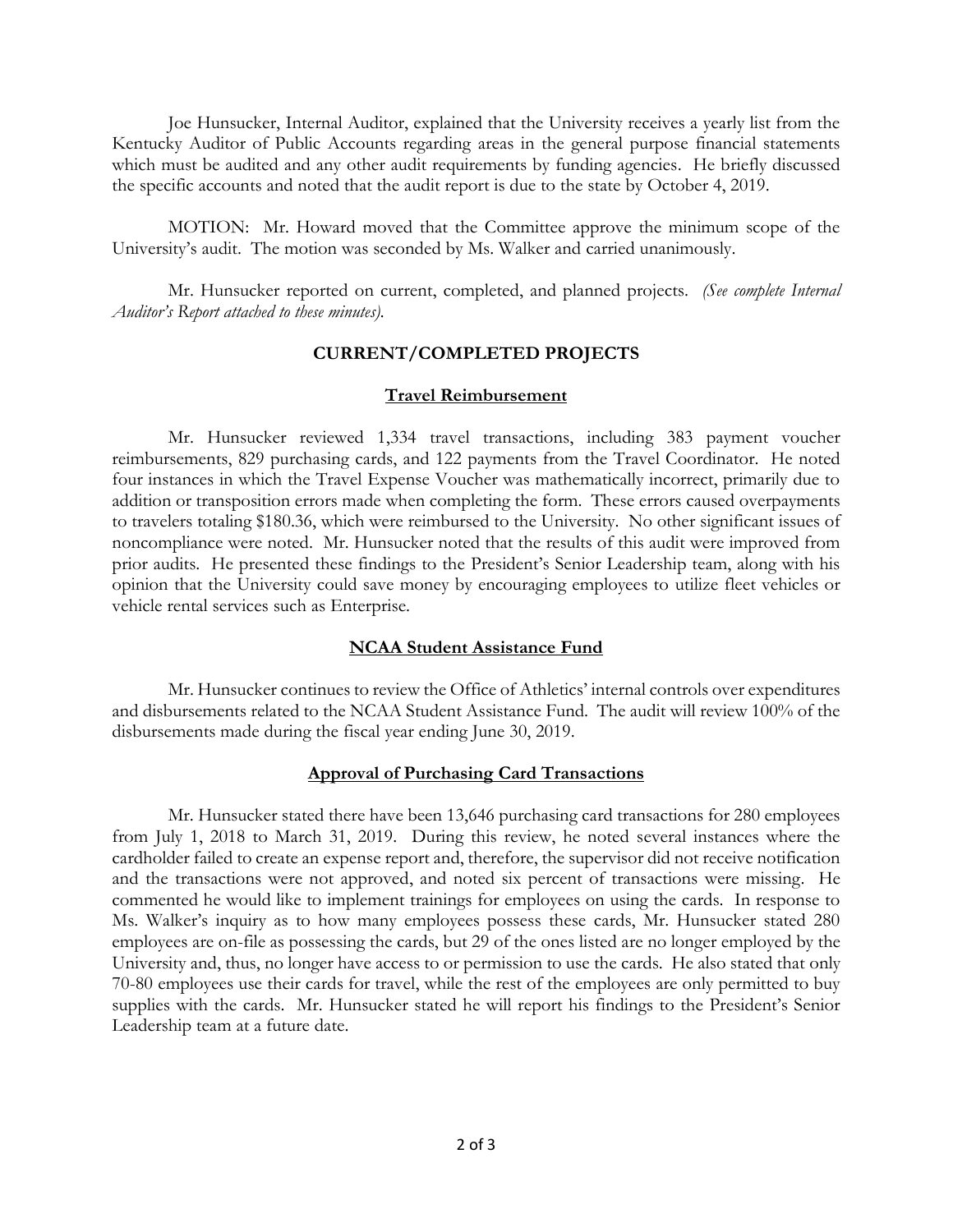#### **Planned Projects**

Mr. Hunsucker briefly discussed future projects, such as reviewing the Morehead State University Police Department's Standard Operating Procedure Manual to determine the adequacy of internal controls for the University's evidence room and to determine whether the department complied with provisions of the Standard Operating Procedure Manual; auditing selected University departments to determine compliance with applicable laws, rules, regulations and University policies; and auditing President Morgan's purchasing card activity and reimbursements to Dr. Morgan for travel and other expenditures. The results of the review of President Morgan's Expenses will be reported to the Audit Committee at a later date.

Mr. Hunsucker noted a list of external and internal assistance he has provided, included in the Board's meeting materials.

There being no further business to conduct, Mr. Price moved that the meeting adjourn. Ms. Walker seconded the motion and the motion carried unanimously.

Respectfully submitted,

Jacqueline N. Graves

Board of Regents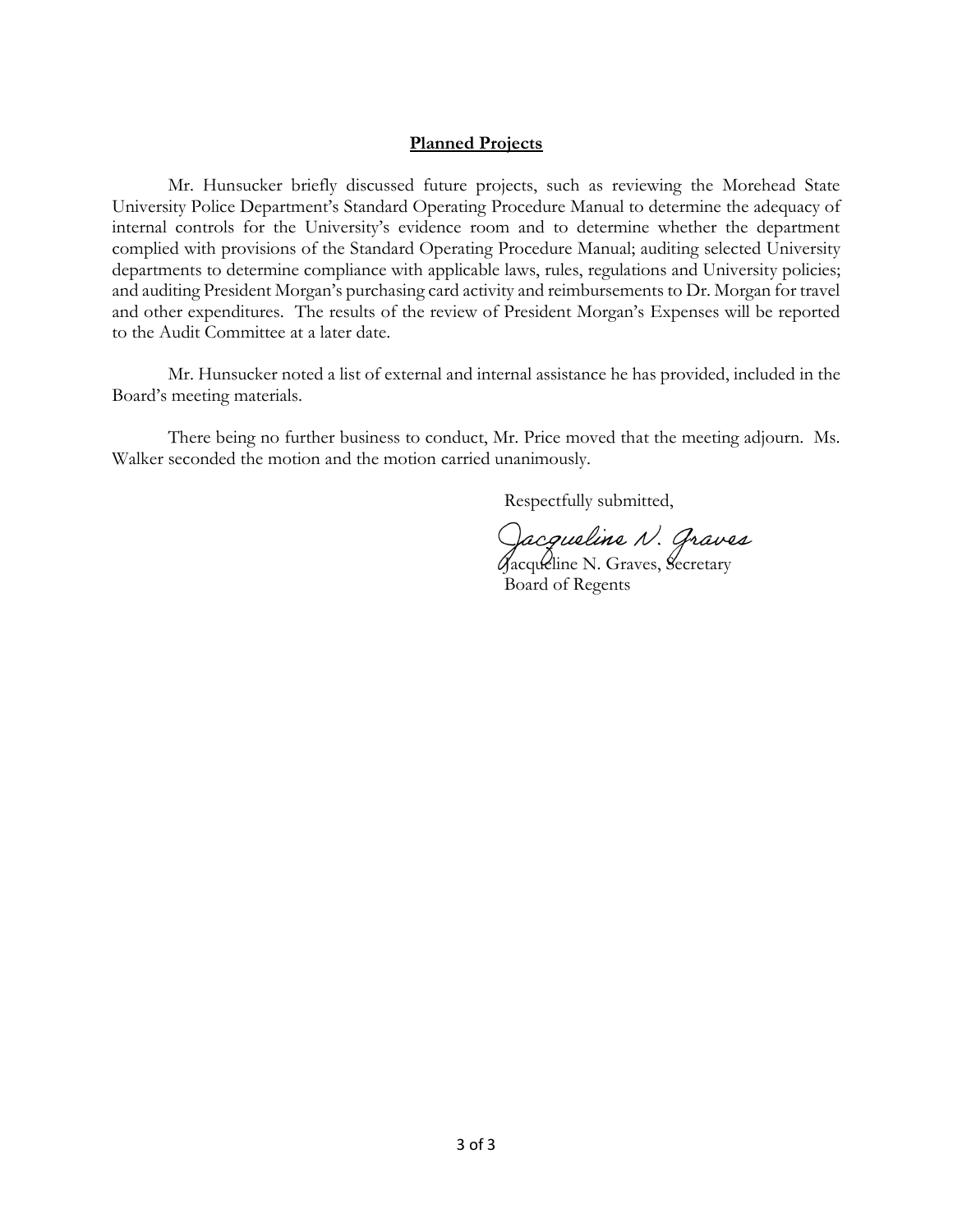#### **Recommendation:**

That the Audit Committee accept the audit report for the fiscal year ended June 30, 2019 as presented by Dean Dorton Allen Ford, PLLC.

#### **Background:**

KRS 164A.570 requires an annual audit to be conducted by all universities in the state system. The audit is to be conducted by an independent public accounting firm. On June 6, 2019, the Board approved the recommendation of the Audit Committee to appoint the accounting firm of Dean Dorton Allen Ford, PLLC to conduct the 2018-19 fiscal year audit. The Board also approved at that time, the Audit Committee's recommendation for the minimum scope of the audit work to be performed.

Dean Dorton Allen Ford, PLLC has completed the audit for the June 30, 2019 fiscal year. The report was issued with an unmodified opinion on the financial statements. An electronic copy of the audit report has been provided to each member of the Board of Regents.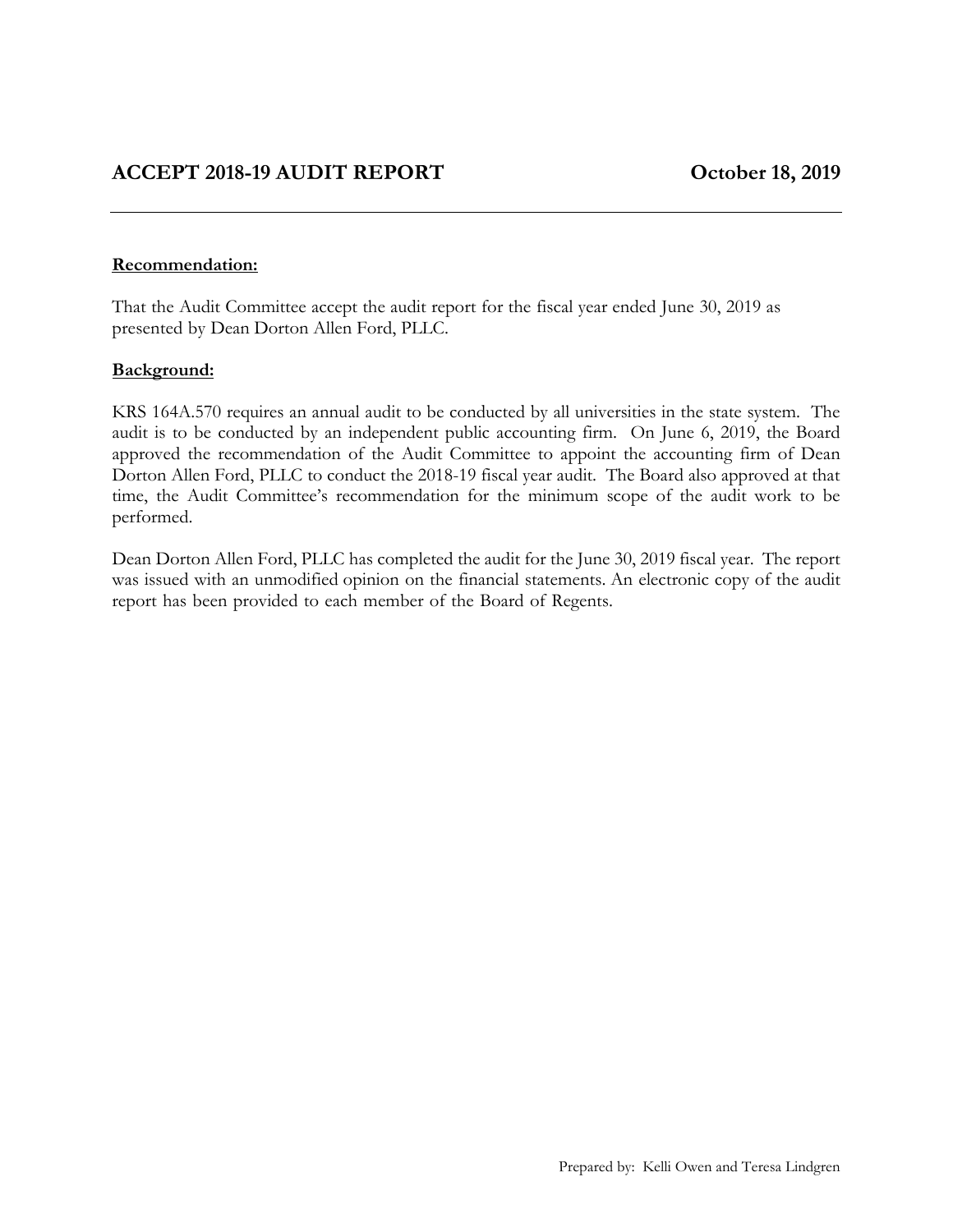#### **Report to the Audit Committee** October 18, 2019 Joe Hunsucker, Director of Internal Audits

#### **CURRENT/COMPLETED PROJECTS:**

#### **NCAA Student Assistance Fund**

#### Objectives:

The objectives of the review were (1) to determine the adequacy of the Morehead State University Office of Athletics' internal controls over expenditures and disbursements related to the NCAA Student Assistance Fund, and (2) to determine if the University was in compliance with applicable NCAA and OVC policies related to the administration of the NCAA Student Assistance Fund.

#### Scope:

The scope included 1,055 transactions totaling \$84,087.19 for 312 student-athletes during the period July 1, 2018 through June 30, 2019 from the NCAA Student Assistance Fund. 100% of the disbursements made to, or on behalf of, student-athletes during the period were reviewed. Studentathletes from the following teams received funding from the NCAA Student Assistance Fund during the period:

| <b>MEN'S SPORTS:</b>    | <b>Recipients</b>       | <b>Disbursements</b> | <u>Amount</u> |
|-------------------------|-------------------------|----------------------|---------------|
| Baseball                | 42                      | 150                  | \$7,761.97    |
| Basketball              | 18                      | 64                   | 29,784.38     |
| CC/Track                | 17                      | 63                   | 2,645.01      |
| Football                | 103                     | 287                  | 16,238.98     |
| Golf                    | 10                      | 38                   | 1,641.88      |
| Total                   | 190                     | 602                  | \$58,071.92   |
| <b>WOMEN'S SPORTS:</b>  |                         |                      |               |
| Basketball              | 16                      | 58                   | \$7,151.92    |
| Beach Volleyball        | 4                       | 15                   | 680.35        |
| $CC/T$ rack             | 23                      | 85                   | 4,415.03      |
| Golf                    | 6                       | 24                   | 1,040.99      |
| Soccer                  | 29                      | 100                  | 4,478.17      |
| Softball                | 20                      | 76                   | 3,343.22      |
| Volleyball              | 15                      | $\underline{58}$     | 3,319.58      |
| Total                   | 113                     | 416                  | \$24,429.26   |
| <b>MIXED SPORTS:</b>    |                         |                      |               |
| Rifle                   | $\overline{\mathbf{a}}$ | 37                   | \$1,586.01    |
| <b>TOTAL-ALL SPORTS</b> | 312                     | 1,055                | \$84,087.19   |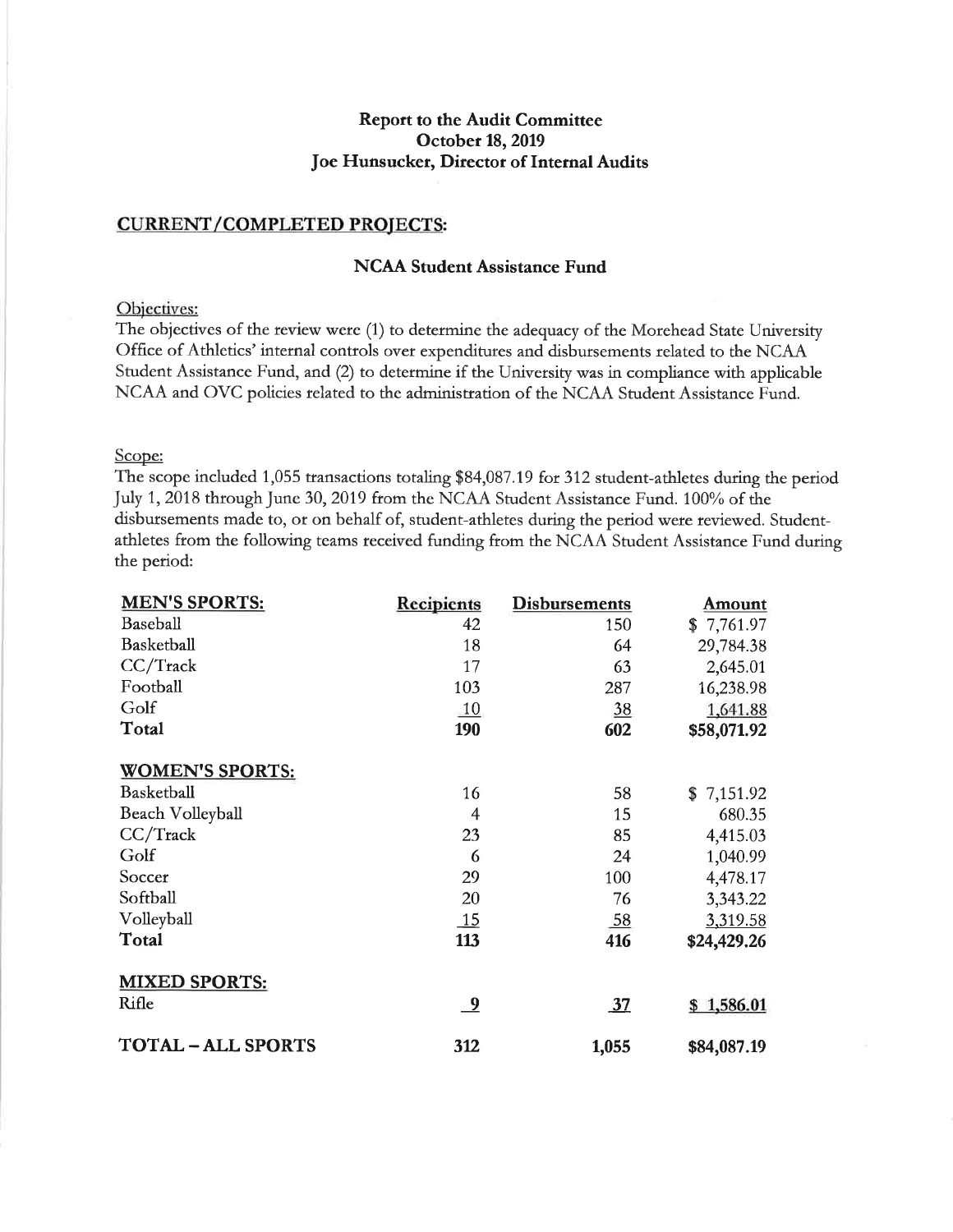| <b>TRANSACTIONS</b>            |                |                            |                  |               |
|--------------------------------|----------------|----------------------------|------------------|---------------|
| <b>BY CATEGORY</b>             | Men            | Women                      | <b>Mixed</b>     | Total         |
| Category 1 - Educational       | 15             | $\overline{2}$             | 1                | 18            |
| Category 2 - Health & Safety   | 3              | 4                          | $\Omega$         | 7             |
| Category $3 -$ Personal/Family | 584            | 410                        | $\frac{36}{5}$   | 1,030         |
| Total                          | 602            | 416                        | 37               | 1,055         |
| <b>AMOUNT</b>                  |                |                            |                  |               |
| <b>BY CATEGORY</b>             | Men            | Women                      | <b>Mixed</b>     | Total         |
| Category 1 - Educational       | \$28,752.00    | \$3,209.86                 | 25.00<br>\$      | \$31,986.86   |
| Category 2 - Health & Safety   | 2,656.00       | 3,100.00                   | $\theta$         | 5,756.00      |
| Category 3 - Personal/Family   | 26,663.92      | 18,119.40                  | 1,561.01         | 46,344.33     |
| Total                          | \$58,071.92    | \$24,429.26                | \$1,586.01       | \$84,087.19   |
| <b>RECIPIENTS BY</b>           |                |                            |                  |               |
| <b>FINANCIAL AID TYPE</b>      | <b>Men</b>     | Women                      | <b>Mixed</b>     | Total         |
| 100 - On Full GIA              | 17             | 26                         | $\mathbf{0}$     | 43            |
| 200 - On Partial GIA           | 49             | 75                         | 6                | 130           |
| $300 - On$ No GIA              | 121            | 12                         | 3                | 136           |
| 400 - Exhausted Eligibility    | $\overline{3}$ | $\overline{\phantom{0}}^0$ | $\overline{0}$   | $\frac{3}{2}$ |
| Total                          | 190            | 113                        | $\boldsymbol{9}$ | 312           |
| <b>RECIPIENTS</b>              |                |                            |                  |               |
| <b>RECEIVING PELL</b>          | Men            | Women                      | <b>Mixed</b>     | Total         |
| Receiving PELL                 | 57             | 22                         | 1                | 80            |
| <b>NOT Receiving PELL</b>      | <u>133</u>     | 91                         | $\underline{8}$  | 232           |
| Total                          | 190            | 113                        | $\boldsymbol{9}$ | 312           |

The University received \$94,769 from the Ohio Valley Conference which was deposited into the NCAA Student Assistance Fund on July 11, 2018. The deposit was verified through review of University cash receipts system.

The balance of unspent funds on hand as of June 30, 2019 for the Student Assistance Fund was \$91,012.77. This amount was verified to the end-of-year balance in the General Ledger.

#### Opinion:

Based on the results of my review of applicable documentation and substantive tests performed, it is my opinion that the Morehead State University's Office of Athletics' internal controls over expenditures and disbursements related to the NCAA Student Assistance Fund are adequate and that the University is in compliance with applicable NCAA policies related to the administration of the NCAA Student Assistance Fund for the fiscal year ended June 30, 2019.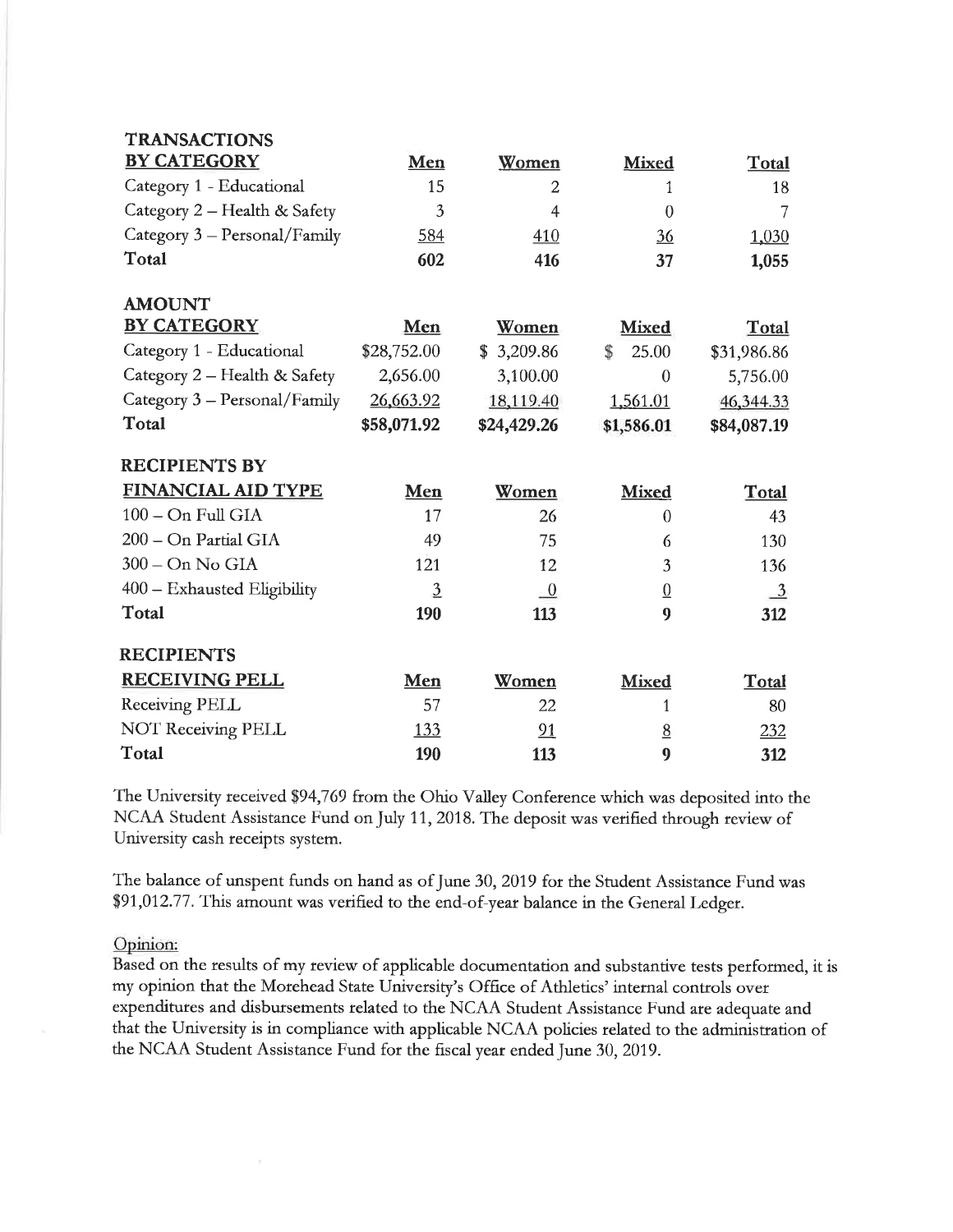The results of the audit were reported to President Morgan, Commissioner DeBauche of the Ohio Valley Conference, VP for Student Affairs Mast and Interim Director of Athletics Gordon.

#### **President Morgan's Expenses**

#### Objectives:

The objectives of the review were to determine if Dr. Morgan's purchasing card transactions and disbursements from University funds to, or on behalf of, Dr. Morgan had a legitimate business purpose, were adequately supported and complied with applicable University travel, procurement and purchasing card policies.

#### Scope:

The scope included a review of Dr. Morgan's purchasing card transactions and disbursements made to, or on behalf of, Dr. Morgan for the period July 1, 2018 through June 30, 2019. The population consisted of 62 purchasing card transactions and 33 disbursements totaling \$20,218.58 with 100% of the transactions being reviewed.

#### Results:

The following categories of expenditures were reviewed during the period:

| Vehicle Allowance (per employment contract) | \$14,400.00 |
|---------------------------------------------|-------------|
| <b>Fuel for Business Travel</b>             | 2,004.97    |
| Lodging during Home Repairs                 | 1,361.19    |
| Airfare (via Travel Coordinator)            | 1,300.31    |
| Lodging for Business Travel                 | 853.82      |
| Parking/Taxi During Official Travel         | 154.78      |
| Meals During Official Travel                | 143.51      |
| <b>TOTAL</b>                                | \$20,218.58 |

No exceptions were noted during the review. All disbursements and purchasing card transactions were adequately supported and in compliance with applicable University policies.

#### Opinion:

Based on the results of my review of applicable documentation and substantive tests performed, it is my opinion that Dr. Morgan's purchasing card transactions and disbursements to, or on behalf of, Dr. Morgan had a legitimate business purpose, were adequately supported and complied with applicable University travel, procurement and purchasing card policies.

A report was issued to the members of the Board of Regents' Audit Committee.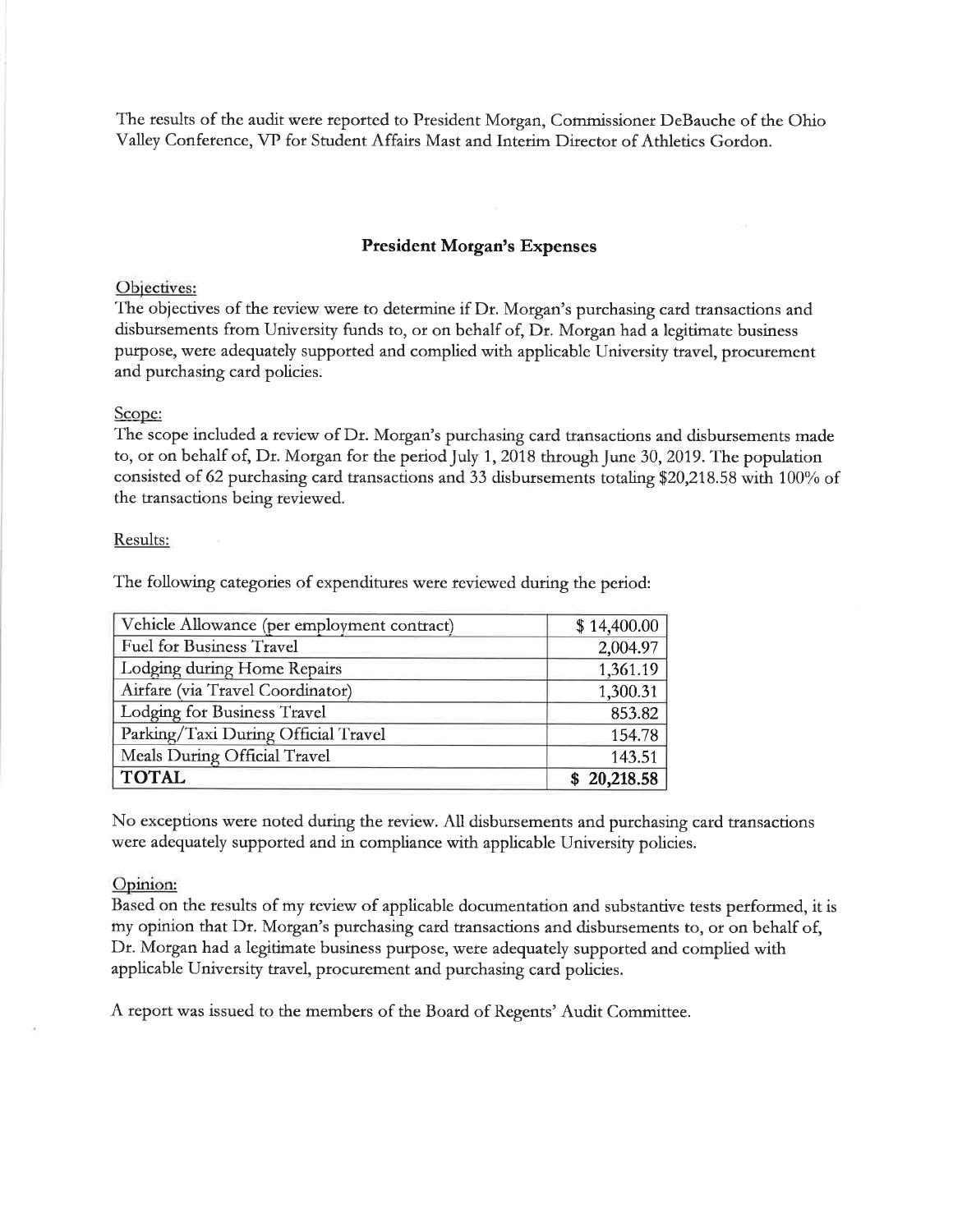#### **Cash Counts**

Cash counts were conducted at the close of business, Wednesday, June 26, 2019 for one Cashier and at the close of business on Friday, June 28 for the remaining Cashier to verify the cumulative \$6,000 Cashier Operating account in the University's Office of Accounting & Financial Services. Cash and cash equivalents on hand for the Cashiers totaled \$6,000.00. Overage/shortage amounts are maintained separately, no overage/shortages were reported for either day.

A cash count was conducted Monday, July 1, 2019 for the University Store's \$2,500.00 permanent change fund. Cash on hand for the permanent change cash fund totaled \$2,500.00 with no cumulative year-to-date overage/shortage noted.

A cash count was conducted Thursday, June 27, 2019 for the Kentucky Folk Art Center's \$200.00 store sales change fund. Cash on hand for the store sales change fund totaled \$200.00, with no cumulative year-to-date overage/shortage noted.

Jeremy Withrow, Assistant Director, Office of Accouting & Financial Services, assisted with the counts. Year-end reports were issued to applicable university personnel and our external audit firm, Dean Dorton Allen Ford.

#### **PLANNED PROJECTS:**

#### **Departmental Audits**

Audits will be performed at selected University departments to determine compliance with applicable laws, rules, regulations and University policies. The audits will focus primarily on the areas of purchasing card, travel cards and travel expenditures. Exit conferences will be held with applicable university personnel as needed. Reports will be issued to the appropriate supervisory personnel.

#### **Purchasing Cards**

Purchasing card policies related to the purchasing cardholder's monthly reconciliation and their supervisor's review/approval of monthly transactions were implemented during July and August. An audit will be conducted to ensure compliance with the new policies. A report will be issued to the President's Senior Leadership team.

#### **EXTERNAL ASSISTANCE:**

Assistance to Dean Dorton Allen & Ford was provided for the following areas:

University Store inventory and internal control narrative Facilities Management inventory and internal control narrative Kentucky Folk Art Center inventory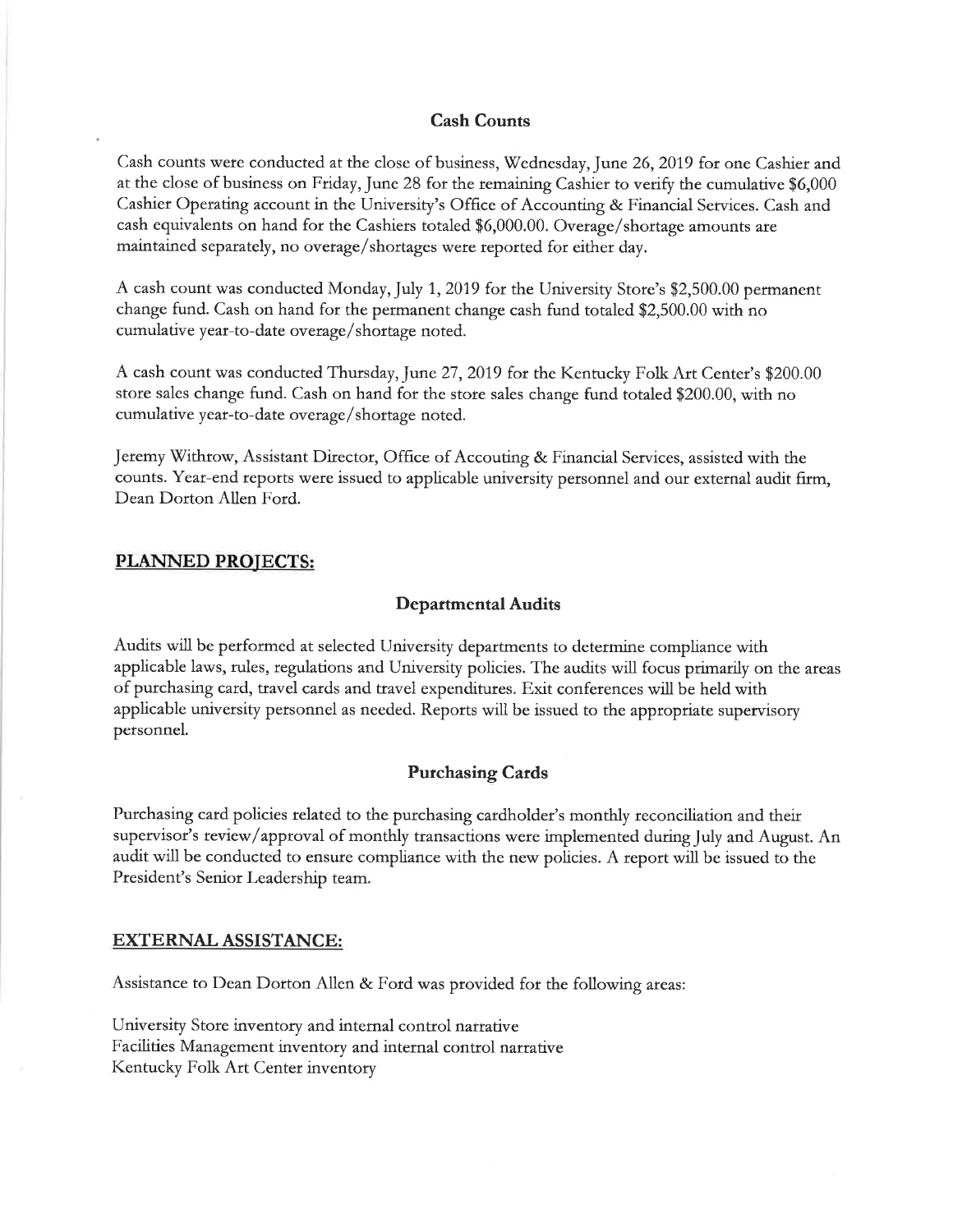General Purpose Financial Statements Audit

- Compensated Absences Account (Accrued Vacation & Vacation Overage testing)  $\bullet$
- New Hire Testing
- Internal Control Testing
- Internal Control Questionnaires
- Cash Counts Cashiers, Bookstore, KFAC
- Payroll Testing  $\bullet$
- **Termination Testing**  $\bullet$

A-133 Audit

- · Federal Work Study Payroll Testing
- Internal Control Questionnaires
- Review of Return of Title IV Funds calculation  $\bullet$

NCAA Agreed Upon Procedures

Preparation of EADA Report  $\bullet$ 

Department of Education

• Preparation of EADA Report

#### **INTERNAL ASSISTANCE:**

Assistance was provided to the following units: **Accounting & Financial Services Athletic Department Procurement Services** Financial Aid Payroll

#### PROFESSIONAL DEVELOPMENT:

College Business Management Institute (CBMI), sponsored by Southern Association of College and University Business Officers (SACUBO), University of Kentucky, July 29 - August 2

#### **OTHER:**

Serving as a member of Staff Congress

Respectfully Submitted,

Joe Hunsucker, MAcc, CPA Director of Internal Audits